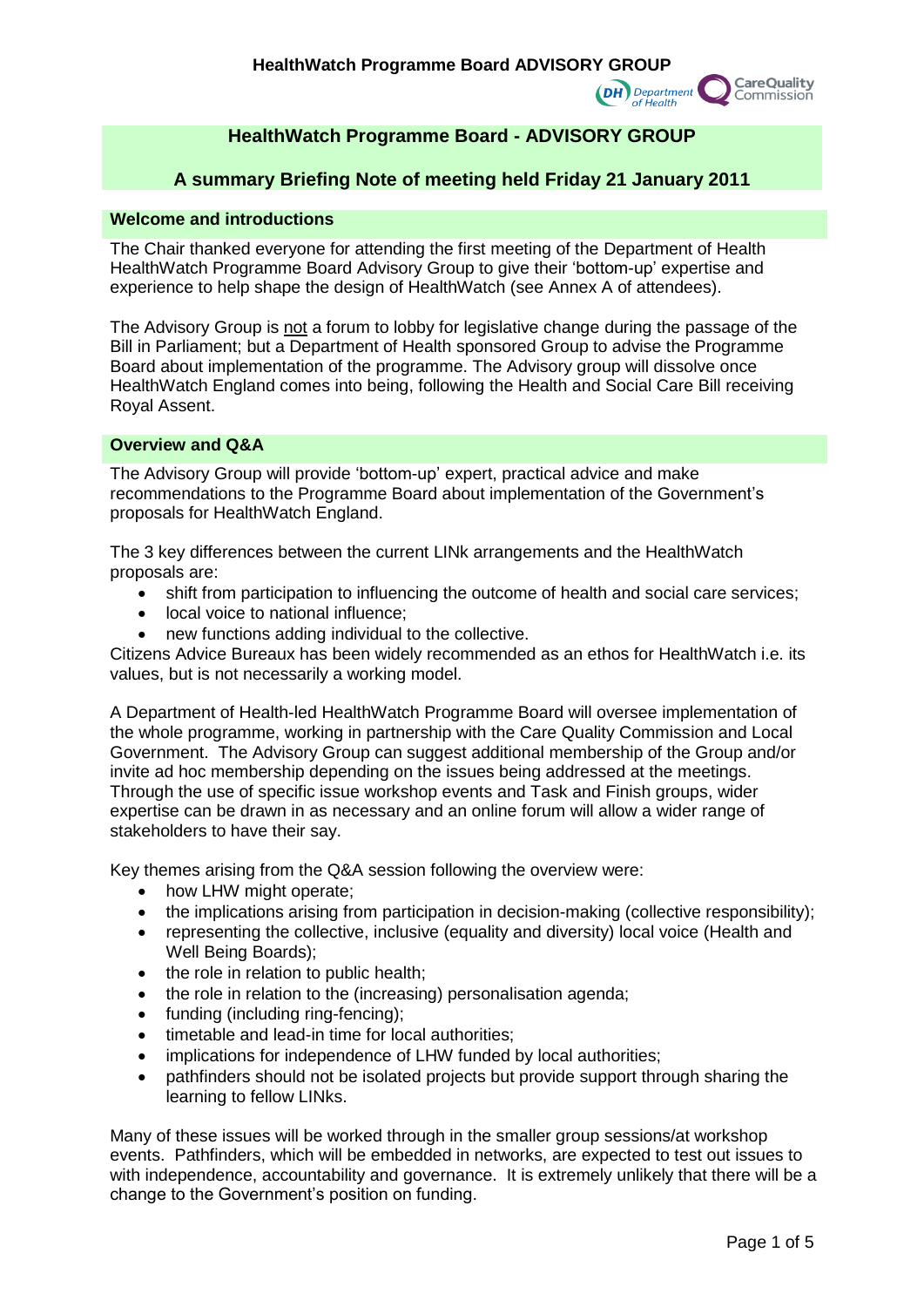

Members of the Advisory Group shared information and knowledge of the helpful impact assessment and explanatory notes supporting the 2011 Health and Social Care Bill.

### **Ways of Working and Terms of Reference**

The following issues were identified in discussion where the HealthWatch Advisory Group :

- would value the production of a vision for success to help identify mission critical issues;
- should advise, propose, scrutinise and challenge;
- needs to work in a transparent way; the group's work should be widely available online;
- must remain mindful of the additional remit of LHW: need to look at representativeness of the group as well as HW more generally;
- will consider risks and challenges identified by the HealthWatch Programme Board as well as bringing risks and challenges to the Board's attention;
- should advise on the process of engagement, e.g. providing several models;
- would like to see improved communications between itself and the DH/CQC, perhaps including a regular bulletin to which the group could contribute;
- should advise on pathfinders:
- welcome a clear timeline:
- members take responsibility to share and feedback to LINks in their regions or member organisations; and
- the Advisory Group's work should dovetail with that of the HealthWatch Programme Board.

The group identified the key issues for further work and the first 4 priorities. The 4 priorities are:

- a vision of a model for consumer voice and how HealthWatch delivers that vision in the reformed NHS;
- clarity about the baseline what works well and what does not;
- building a 'convincing case' ensuring that LINks are able to evolve into Local HealthWatch and assess the implications if they cannot, how Local HealthWatch is unique, can add-value and is value for money;
- identify governance, minimum standards, assessment criteria and working models.

Additional issues for working 'task and finish' groups are:

- evaluating where staring point is for LINks which would identify challenges and successes;
- capacity and readiness, including existing volunteers;
- ensuring diversity;
- communications and branding;
- how HealthWatch England will support Local HealthWatch;
- input to transition planning;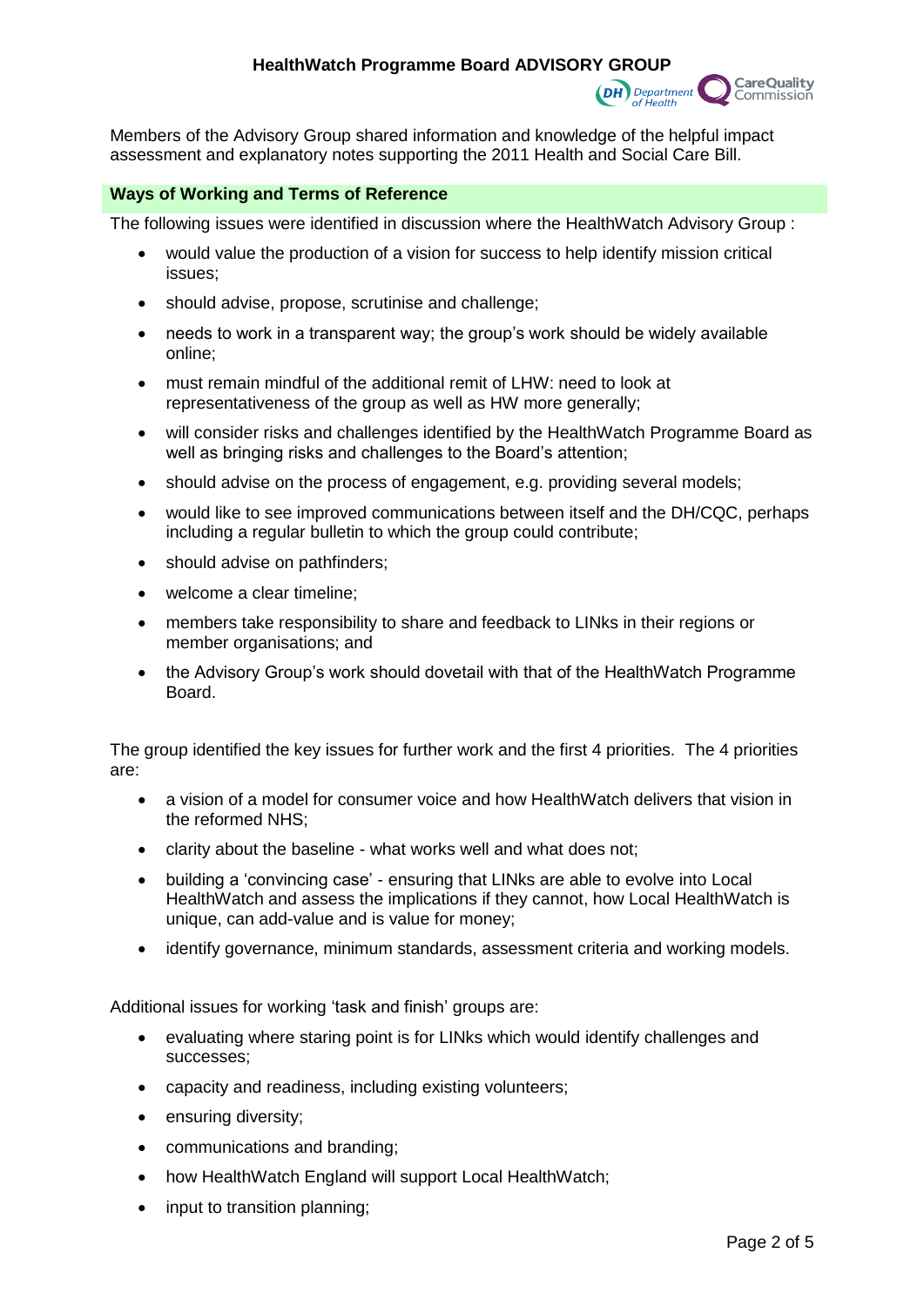

relationships - national/local, and with the new bodies/organisations.

Annex B is the summary from the group discussions.

### **Actions**

- LINk regional representatives to agree which 2 of them (rotating/permanent) will join the HealthWatch Programme Board. To notify [Daphne.Antoine@cqc.org.uk](mailto:Daphne.Antoine@cqc.org.uk) as soon as possible, the first meeting of the Programme Board is 7 February.
- Secretariat to circulate membership of the Programme Board.
- Secretariat to produce a briefing note (within 10 working days) which will be publicly available.
- Secretariat will provide more detail on the priorities and working group identified by the Advisory Group and invite its members to express interest to join.
- Secretariat to organise next meeting (fortnight before the meeting of the HealthWatch Programme Board).
- Secretariat to make arrangements for Earl Howe, Parliamentary Under Secretary of State for Quality, to attend a meeting.
- Centre for Public Scrutiny and LGA evaluation of LINks to share report when available in May.
- Expenses claims to be submitted to  $S$ usan. Holtom @dh.gsi.gov.uk and copied to [Daphne.Antoine@cqc.org.uk](mailto:Daphne.Antoine@cqc.org.uk)

#### **Date of Next Meeting**

The next meeting of the Advisory Group will be held 2 weeks before the  $2^{nd}$  HealthWatch Programme Board meeting.

The Secretariat will work with Advisory Group members to support any working 'task and finish' groups that are meeting before that date.

*End of meeting*

*January 2011*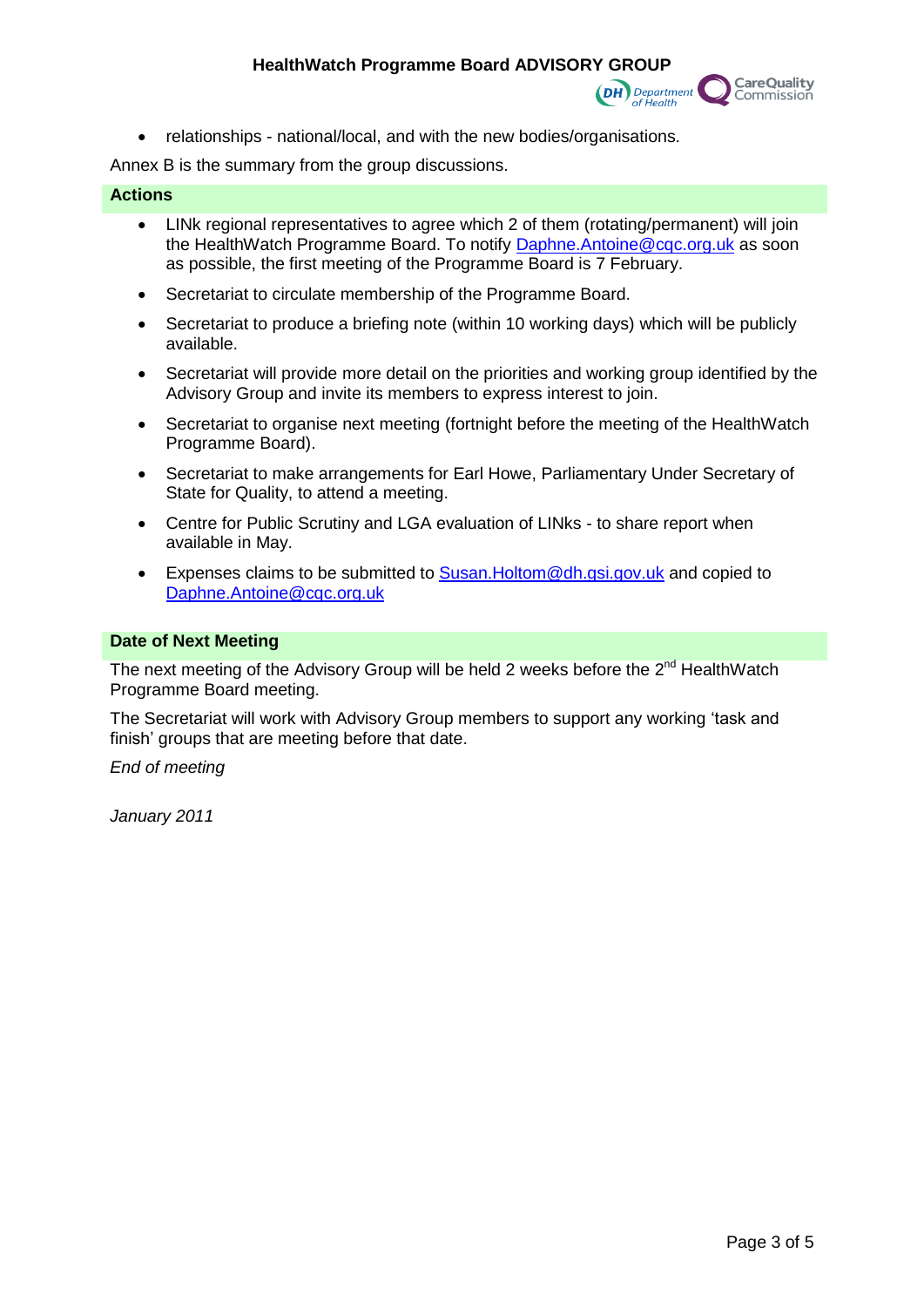

## **ANNEX A**

## **List of attendees and apologies at the HealthWatch Advisory Group meeting held on Friday 21 January 2011:**

| <b>Present</b>         |                                               |
|------------------------|-----------------------------------------------|
| Patrick Vernon (Chair) | <b>AFIYA Trust</b>                            |
| <b>Attendees</b>       |                                               |
| <b>Alyson Morley</b>   | <b>Local Government Association</b>           |
| Daphne Antoine         | <b>Care Quality Commission</b>                |
| Dave Shields           | Southampton Council                           |
| <b>Frances Hasler</b>  | <b>Care Quality Commission</b>                |
| <b>Geoffrey Smith</b>  | East Midlands regional LINks representative   |
| Gerry Robinson         | <b>Consultative Healthcare Council</b>        |
| Hashmukh Pankhana      | <b>CEMVO</b>                                  |
| Jeremy Ambache         | <b>Wandsworth LINk</b>                        |
| Jeremy Taylor          | <b>National Voices</b>                        |
| John Langley           | <b>Bristol LINk</b>                           |
| John Lewis             | Government Office, East of England            |
| John Needham           | South East regional LINks representative      |
| Kasey Chan             | Department of Health                          |
| Katherine Murphy       | <b>Patients Association</b>                   |
| Malcolm Alexander      | National Association of LINks Members (NALM)  |
| <b>Margaret Lilley</b> | West Midlands ??                              |
| Mary Simpson           | Department of Health                          |
| <b>Mike Hewins</b>     | Cambridgeshire LINk                           |
| Mike Smith             | <b>Sheffield LINk</b>                         |
| Nicholas Kennedy       | City of London LINk                           |
| Peter Fleischmann      | Social Care Inspectorate                      |
| <b>Ruth Marsden</b>    | <b>NALM</b>                                   |
| <b>Sally Brearley</b>  | HealthLink                                    |
| Sam Hudson             | <b>NHS Institute</b>                          |
| Sara Cain              | <b>Care Quality Commission</b>                |
| Sarah Crossland        | Department of Health                          |
| Stephanie Varah        | National Association of Patient Participation |
| Sue Bott               | <b>NCIL</b>                                   |
| Susan Holtom           | Department of Health                          |
| <b>Tim Gilling</b>     | <b>Centre for Public Scrutiny</b>             |
| <b>Tracey Bignall</b>  | <b>Race Equality Partnership</b>              |
| <b>Walter Park</b>     | North West regional LINks representative      |
| Apologies received     |                                               |
| <b>Brian Fisher</b>    | <b>NHS Alliance</b>                           |
| Dwayne Johnson         | <b>ADASS</b>                                  |
| Frances Blunden        | <b>NHS Confederation</b>                      |
| Nigel Thompson         | <b>Care Quality Commission</b>                |
| Rosie Newbigging       | <b>National Voices</b>                        |

*January 2011*